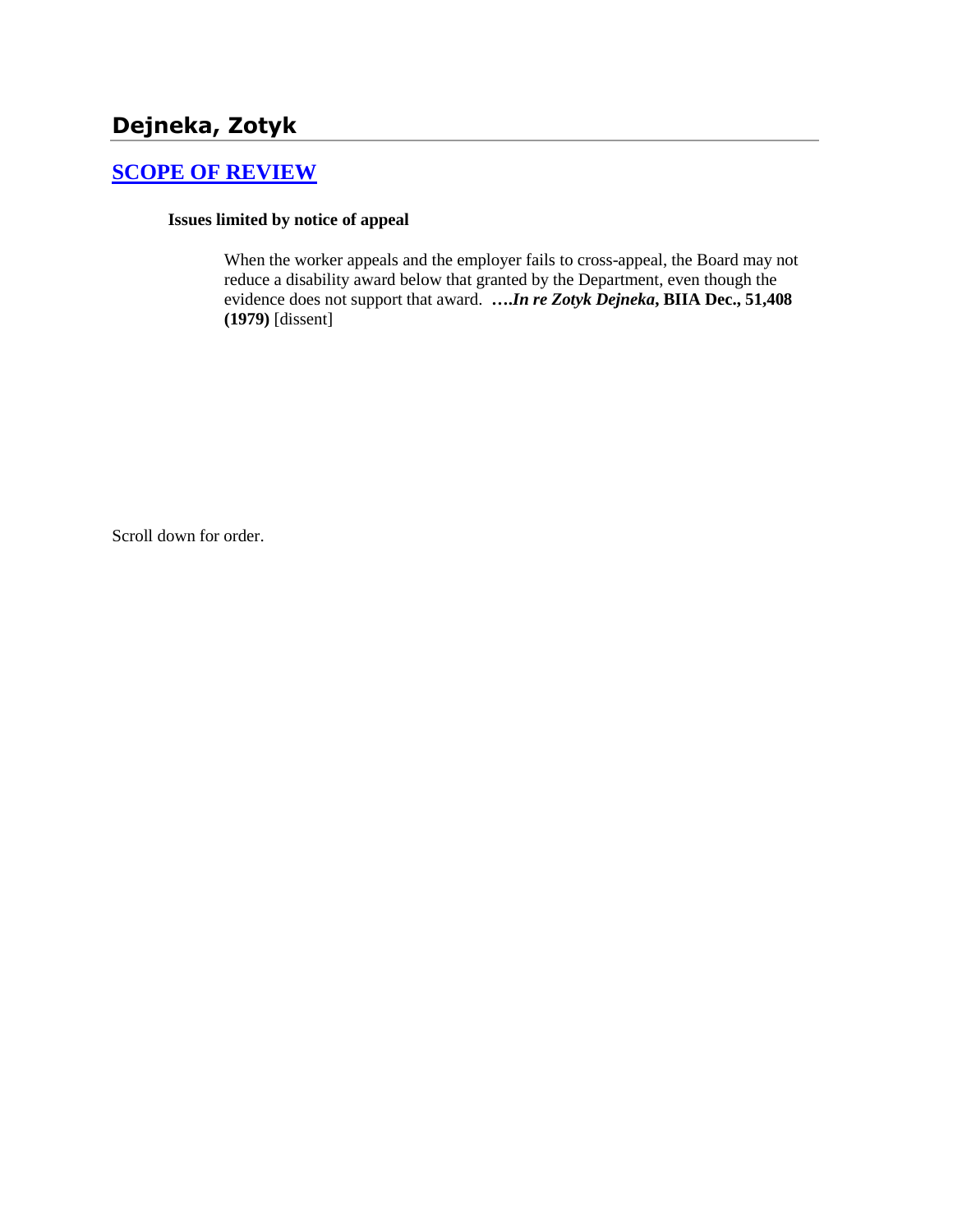### **BEFORE THE BOARD OF INDUSTRIAL INSURANCE APPEALS STATE OF WASHINGTON**

**)**

**IN RE: ZOTYK DEJNEKA ) DOCKET NO. 51,408**

**CLAIM NO. G-764038 ) DECISION AND ORDER**

APPEARANCES:

Claimant, Zotyk Dejneka, by Jorgen E. Schleer

Employer, Washington Iron Works, by Nick S. Verwolf

Department of Labor and Industries, by The Attorney General, per Dinah Pomeroy and John Aaby, Assistants

This is an appeal filed by the claimant on February 24, 1978, and an amended notice of appeal filed on May 5, 1978, from an order of the Department of Labor and Industries dated October 24, 1977, wherein the claim was closed with a permanent partial disability award of 10% as compared to total bodily impairment. **AFFIRMED**.

# **DECISION**

Pursuant to RCW 51.52.104 and RCW 51.52.106, this matter is before the Board for review and decision on a timely Petition for Review filed by the claimant to a Proposed Decision and Order issued by a hearing examiner for this Board on May 2, 1979, in which the order of the Department dated January 31, 1978 was affirmed.

The Board has reviewed the evidentiary rulings of the hearing examiner and finds that no prejudicial error was committed and said rulings are hereby affirmed.

The issue presented by this appeal and the evidence presented by the parties are very adequately set forth in the hearing examiner's Proposed Decision and Order. Although we agree with the eventual conclusions of the hearing examiner, we feel additional comment is necessary concerning the disability award granted by the Department.

Effective October 1, 1974, the Department of Labor and Industries promulgated rules providing a comprehensive system for rating unspecified permanent partial disabilities. These administrative regulations have come to be commonly known as the "categories system" for evaluating permanent impairment, and are found in the Washington Administrative Code at 296-20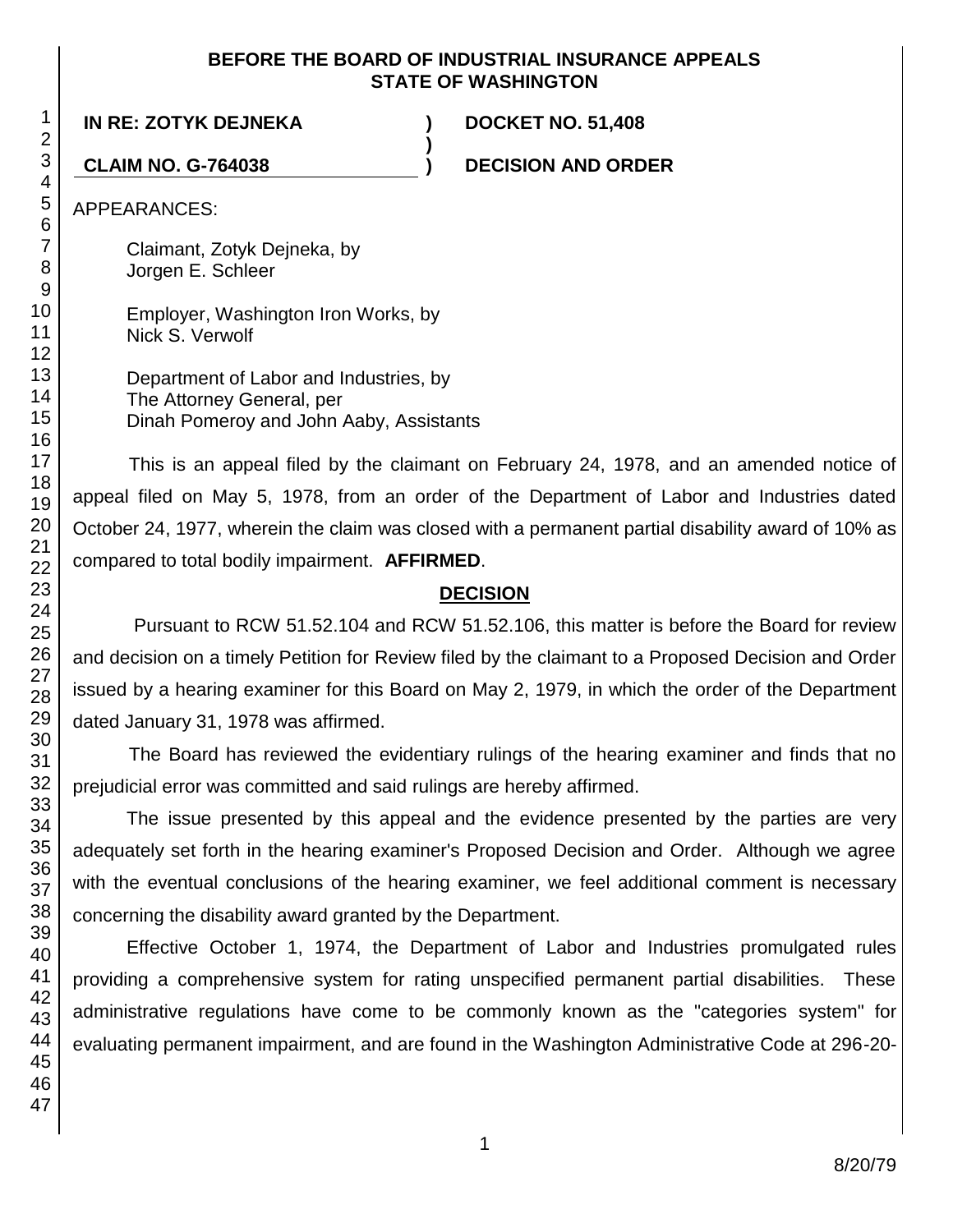200 et seq. The rules were adopted under authority granted by the legislature in 1971 which amended RCW 51.32.080.

That amendment specified in part:

"That in order to reduce litigation and establish more certainty and uniformity in the rating of unspecified permanent partial disability, the department shall enact rules having the force of law classifying such disabilities in the proportion which the department shall determine such disabilities reasonably bear to total bodily impairment."

The general rules in WAC 296-20-210 require examining physicians to follow the rules and also set

forth in Rule 3 the directive that:

"(c) The examining physician shall not assign a percentage figure for permanent bodily impairment described in the categories established herein."

The special rules for evaluation of permanent bodily impairment, WAC 296-20-220, include the

requirement in Rule 7 that:

"The examining physician shall select the one category which most accurately indicates the overall degree of permanent impairment unless otherwise instructed. Where there is language in more than one category which may appear applicable, the category which most accurately reflects the overall impairment shall be selected."

WAC 296-20-670 sets forth rules for determining disability, describing in Rule 1 that the determination of the percentage of disability is to be "solely an administrative function and shall be done only in accordance with the tables of disability...." Rule 2 of that section requires the Department to award the percentage difference between disability for the category of impairment which pre-existed an industrial injury and the disability for the category of permanent impairment existing after the injury.

Mr. Dejneka filed a claim for an occupational disease after the effective date of the Department's impairment evaluation rules. The claim was accepted and eventually closed with a permanent partial disability award of 10% as compared to total bodily impairment.

WAC 296-20-680 sets forth the percentage classification of "unspecified" disabilities in proportion to total bodily impairment. Subsection 8 sets forth the percentages of total bodily impairment for categories 1--5 of permanent respiratory impairments. No category has assigned to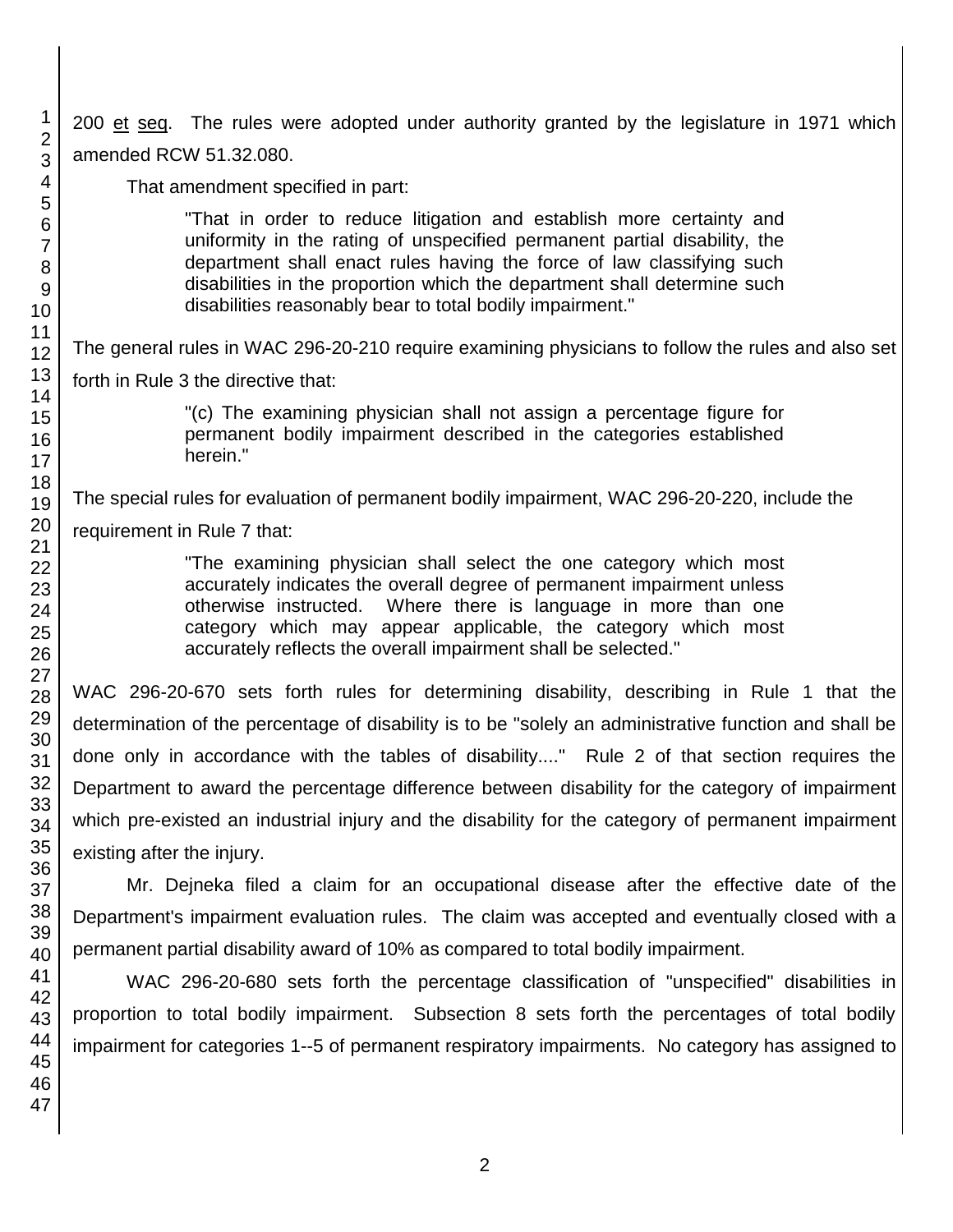it the rating of 10%. Category 1 is listed at 0%; category 2 is listed at 15%, and category 3 is listed at 25%.

Under our reading of the Department's rules, it would seem that an award of 10% as compared to total bodily impairment could only be made if it were found that Mr. Dejneka had a category 2 impairment pre-existing the development of his occupational disease, and a category 3 impairment becoming fixed after its development.

The evidence, however, in the record before us in no way suggests that Mr. Dejneka had a pre-existing condition resembling a category 2 respiratory impairment. From our reading of the record, it is difficult to find that Mr. Dejneka's alleged impairment exceeds category 1. The claimant presented the testimonies of his attending physician, Dr. Terry D. Rogers, and that of Dr. Jonathan H. Ostrow. Both Dr. Rogers and Dr. Ostrow, as pointed out by the hearing examiner, are internal medicine specialists with subspecialties in pulmonary diseases. Dr. Ostrow's testimony suggests on direct examination that category 2 may be the appropriate level of impairment. He admits, though, that he had previously reported to the Department that category 1 most closely resembled the condition present in Mr. Dejneka.

Consequently, the record made at the hearing of this appeal does not adequately explain how an award of 10% as compared to total bodily impairment under the existing categories system could result.

We are persuaded from a careful reading of the testimony that Mr. Dejneka's permanent respiratory impairment does most closely resemble that impairment expressed by WAC 296-20- 380(1). In so finding, we would have no difficulty in affirming the Department's order had no permanent partial disability award been granted.

The question now becomes whether this Board must raise the disability rating to 15% to correspond to a disability rating (category 2) consistent with the Department's own rules. Or, should the order be set aside to require the claimant to refund the 10% award to the Department to be consistent with Category 1.

Had Washington Iron Works, the employer charged with the cost experience of this claim, appealed from the Department's order or cross-appealed following the claimant's appeal, we would have distinct legal authority and factual basis for reversing the Department's order and requiring a refund of the 10% award. But since the employer has not appealed, we feel compelled to follow the law as expressed in Brakus v. Department of Labor and Industries, 48 Wn. 2d 218 (1956).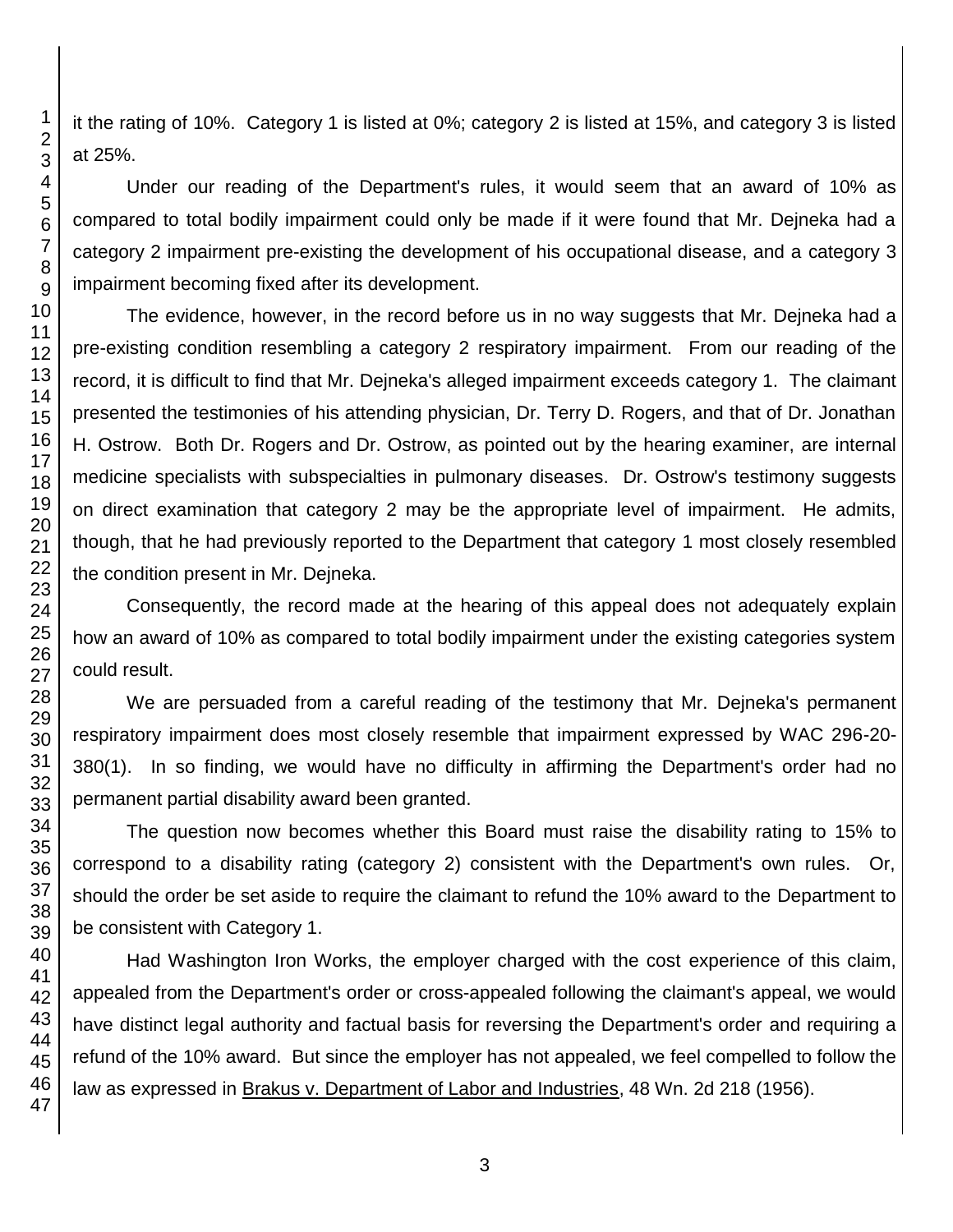That case established the Board of Industrial Insurance Appeals has limited authority as an appeals Board. As we read Brakus, the Board does not have the authority to reverse or set aside an order of the Department allowing a certain percentage for permanent partial disability even though the worker who appealed failed to establish a right to receive any award.

RCW 51.32.080 provides the Department's rules shall have the "force of law". The rules require the percentage ratings for the categories to be followed. It seems from the record before us that the Department has apparently failed to follow the rules which it adopted for granting permanent partial disability awards.

Under the Brakus case, we feel our jurisdiction is limited strictly to the issues raised by the notice of appeal. Those issues do not include whether the Department had authority to enter an order granting a 10% award to Mr. Dejneka, i.e., there is no issue raised by the parties in this appeal questioning the Department's failure to follow its own category system and thereby issuing an order which was void. Since that issue was not raised by the parties in the notice of appeal or during the hearing proceedings, we feel constrained to avoid raising the issue sua sponte.

Also, we cannot see that the award of 10% as compared to total bodily impairment was a payment of benefits which could be recouped under RCW 51.32.240. We cannot find that such payment was made in this case because of clerical error, mistake of identity, innocent misrepresentation, fraud, or any other circumstance of a similar nature.

In essence, although we believe the Department's order granting a permanent partial disability award of 10% as compared to total bodily impairment is erroneous, we do not feel we have the authority to reverse the order to require repayment of such award to the Department. On the other hand, we simply cannot accept that the greatest weight of credible evidence establishes that the claimant has any permanent disability from his occupational disease entitling him to anything other than a category 1 classification. We accept the conclusions of Dr. Rogers that there was really no evidence of any permanent respiratory impairment related to Mr. Dejneka's employment when the claim was closed. Consequently, we cannot accept the conclusion, as counsel for the claimant argues in his petition for review, that Mr. Dejneka is totally permanently disabled. Neither can we propose that Mr. Dejneka's permanent disability award be raised to a level of 15% merely to correspond with a category rating which the Department itself has apparently chosen to ignore.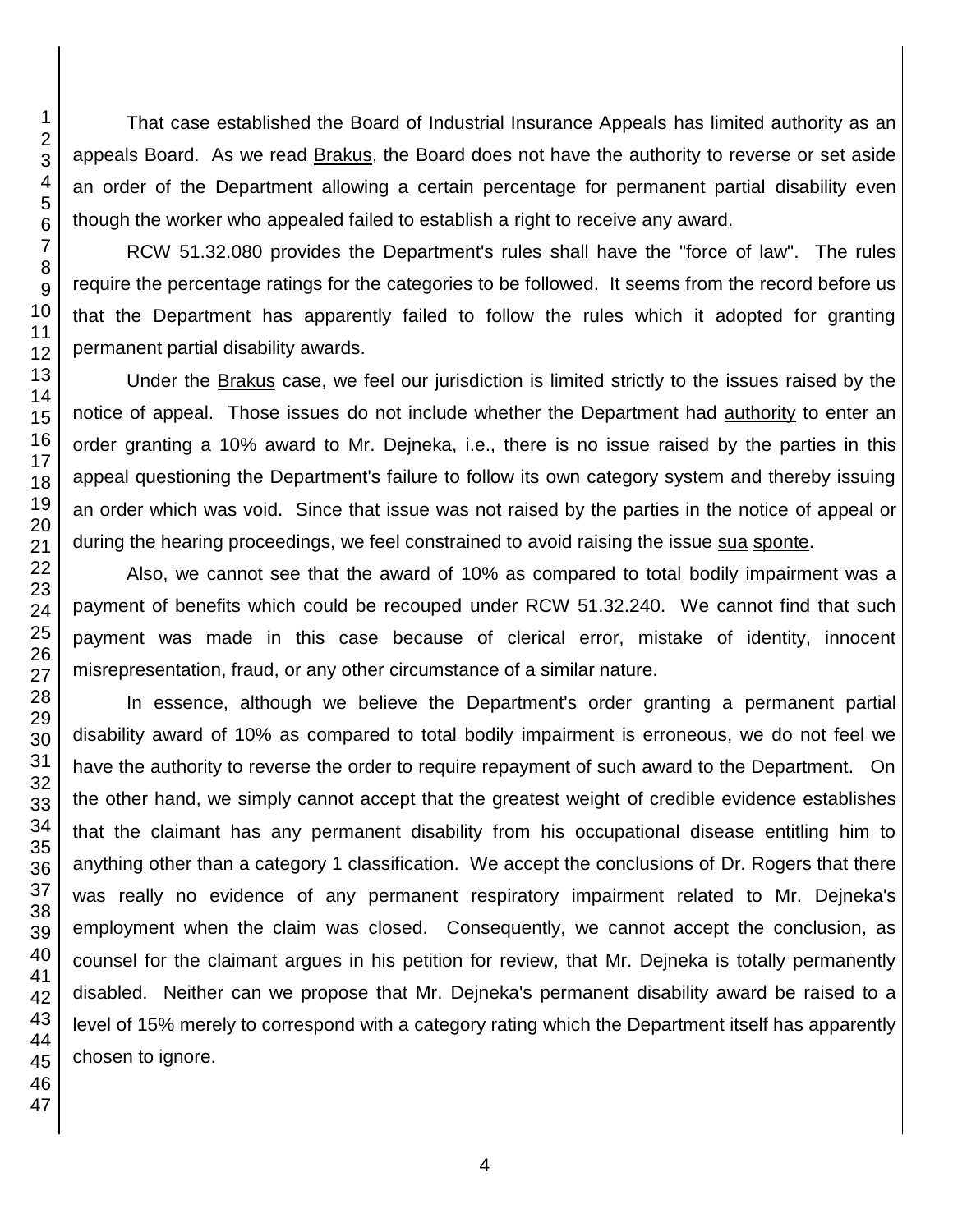The hearing examiner's proposed findings 2--6 are adopted as this Board's findings and findings 8 and 9 are hereby renumbered 9 and 10 respectively. The hearing examiner's findings Nos. 1 and 7 are stricken and in its place the Board makes the following findings 1, 7, and 8:

- 1. On July 22, 1975, the Department of Labor and Industries received an accident report from the claimant, Zotyk Dejneka, alleging the on-set of an occupational disease. On August 15, 1975, the Department issued an order under Claim No. G-764038 allowing the claim for medical treatment and compensation as authorized by law. On October 24, 1977, the Department issued an order closing the claim with a permanent partial disability award equal to 10% as compared to total bodily impairment. On January 31, 1978, the Department issued an order adhering to the provisions of its order dated October 24, 1977. On February 24, 1978, the claimant filed a notice of appeal with the Board of Industrial Insurance Appeals. On March 17, 1978, the Board issued an order granting appeal and directed that proceedings be held on the issues raised by the appeal. Amendments to the claimant's notice of appeal were filed May 5, 1978 an June 27, 1978.
- 7. As of January 31, 1978, the claimant's permanent respiratory impairment from his disease as related to his employment most closely resembles the description of impairment represented in WAC 296-20-380(1).
- 8. As of January 31, 1978, the claimant's permanent respiratory impairment did not exceed 10% as compared to total bodily impairment.

In addition, the Board also makes the following conclusions of law:

- 1. The Board of Industrial Insurance Appeals has jurisdiction over the parties and the subject matter to this appeal.
- 2. As of January 31, 1978, the claimant's permanent partial disability related to his occupational disease filed under Claim No. G-764038 did not exceed 10% as compared to total bodily impairment.
- 3. The order of the Department of Labor and Industries dated January 31, 1978, effectively closing Mr. Dejneka's claim with a permanent partial disability award of 10% as compared to total bodily impairment should be affirmed.

It is so ORDERED.

Dated this 20th day of August, 1979.

| /s/                        |          |
|----------------------------|----------|
| MICHAEL L. HALL            | Chairman |
| /s/                        |          |
| <b>AUGUST P. MARDESICH</b> | Member   |